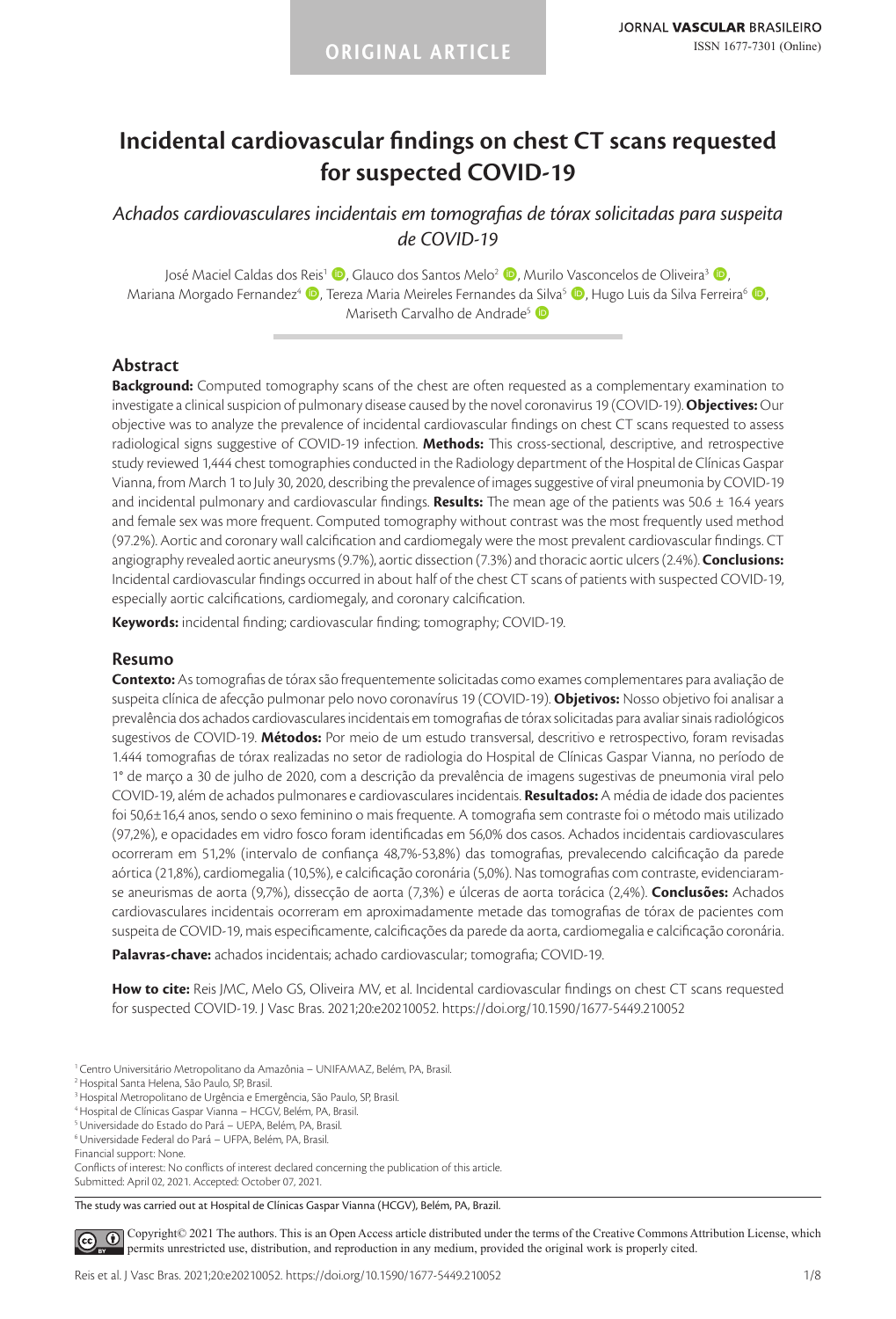### **INTRODUCTION**

Incidental findings in imaging exams are defined as unexpected findings unrelated to the scope of the clinical indication.1,2 They are a common and wellknown phenomenon in computed tomography (CT) examinations.<sup>3</sup> However, the decisive factor is not the occurrence of a random finding, but its clinical relevance.1,3 In the literature on the subject, it is reported that incidental findings can be detected in up to 70% of all imaging investigations and, thankfully, the majority are of little clinical relevance.<sup>1-3</sup>

These findings can be classified according to their clinical importance, as major, moderate, or minor.1 From this perspective, newly-discovered tumors or aneurysms are of particular relevance, gallstones or pleural effusions can be considered moderately relevant, and uncomplicated liver cysts or simple vascular calcifications are irrelevant findings. The majority of incidental findings are clinically insignificant.<sup>1,2</sup>

Cardiovascular incidental findings include disorders such as aneurysms, calcifications of cardiac valves and arteries, and thromboembolisms, which can sometimes be clinically asymptomatic and require further investigation, or may need therapeutic interventions, as is the case with giant aortic aneurysms.3-5

Currently, because of the global health emergency faced by humanity and the scarcity of resources and limitations of large-scale confirmatory tests for the coronavirus 2019 disease (COVID-19), such as reverse transcription followed by polymerase chain reaction (RT-PCR),<sup>6</sup> chest CT scans have come to play an important role supporting diagnosis because of their high sensitivity for detection of viral pneumonia and their potential to aid in assessment of disease progression and monitoring of treatment response.<sup>7,8</sup>

As a result, it has become necessary to increasing use imaging techniques with satisfactory accuracy and ensure availability of tomographic images in the majority of emergency units, since this is the preferred diagnostic examination in cases of suspected viral infection by COVID-19. Another advantage of CT, in addition to investigations related to the clinical complaint, is its capacity to identify incidental abnormalities, i.e., findings unrelated to the indications for requesting it.<sup>6-10</sup>

Considering the above, in the present study we intend to analyze the prevalence of incidental cardiovascular findings in chest CTs performed because of suspected COVID-19 at a tertiary hospital in the state of Pará, Brazil.

### **METHOD**

This is a retrospective and descriptive cross-sectional study conducted at the radiology service of the Hospital de Clínicas Gaspar Vianna (HCGV). The research corpus was collected at a general tertiary hospital specialized in cardiology, nephrology, and cardiovascular surgery, located in the city of Belém (PA).

This project was approved by the Research Ethics Committee at the institution and registered on the Plataforma Brasil (CAAE: 33706220.9.0000.0016) under ruling number 4.142.701.

Patients were identified using a computerized radiographic database that records all of the radiological studies performed by the radiology department. It was possible to include all chest CTs performed at the institution on patients from its various different sectors (wards, emergency department, or outpatients) from March 30 to July 2020 that had been requested because of indications related to respiratory symptoms, flulike syndromes, or suspected COVID-19 pneumonia. CTs conducted because of other indications were excluded.

All CTs were performed using a Siemens Somatom Plus 16 multidetector scanner (Siemens Medical Systems Inc, Iselin, New Jersey, United States), and the tomographic images were recorded on a Vitria workstation and viewed with windows for bone (C800 W2000) and/or lung (C40 W80), both appropriate for the thorax. The examination was performed with the patient in dorsal decubitus with the following CT scan parameters: tube potential, 120 kVp; automatic tube current modulation, 30-70 mAs; pitch, 0.99-1.22 mm; matrix, 512 x 512; slice thickness, 1.0 mm; and field of view, 350 x 350 mm. Examinations reports were prepared by the institution's three staff radiologists. When patients underwent more than one chest CT during the study period, only the results of the first examination were included in the analysis.

The research protocol comprised a list of 35 questions covering three principle topics: sociodemographic aspects, cardiovascular findings, and distribution of incidental findings.

Information was collected on the sample characteristics and organized in a spreadsheet in Microsoft® Office Excel® 2016.

The sample size was calculated based on an estimated prevalence of incidental cardiovascular findings of up to 60%, a standard error of 3.0%, and an alpha error of 5%, resulting in a minimum sample of 1,024 CT examinations.

Application of descriptive statistics involved drawing up tables and plotting graphs to present the results and calculating measures of position, such as arithmetic means and standard deviations.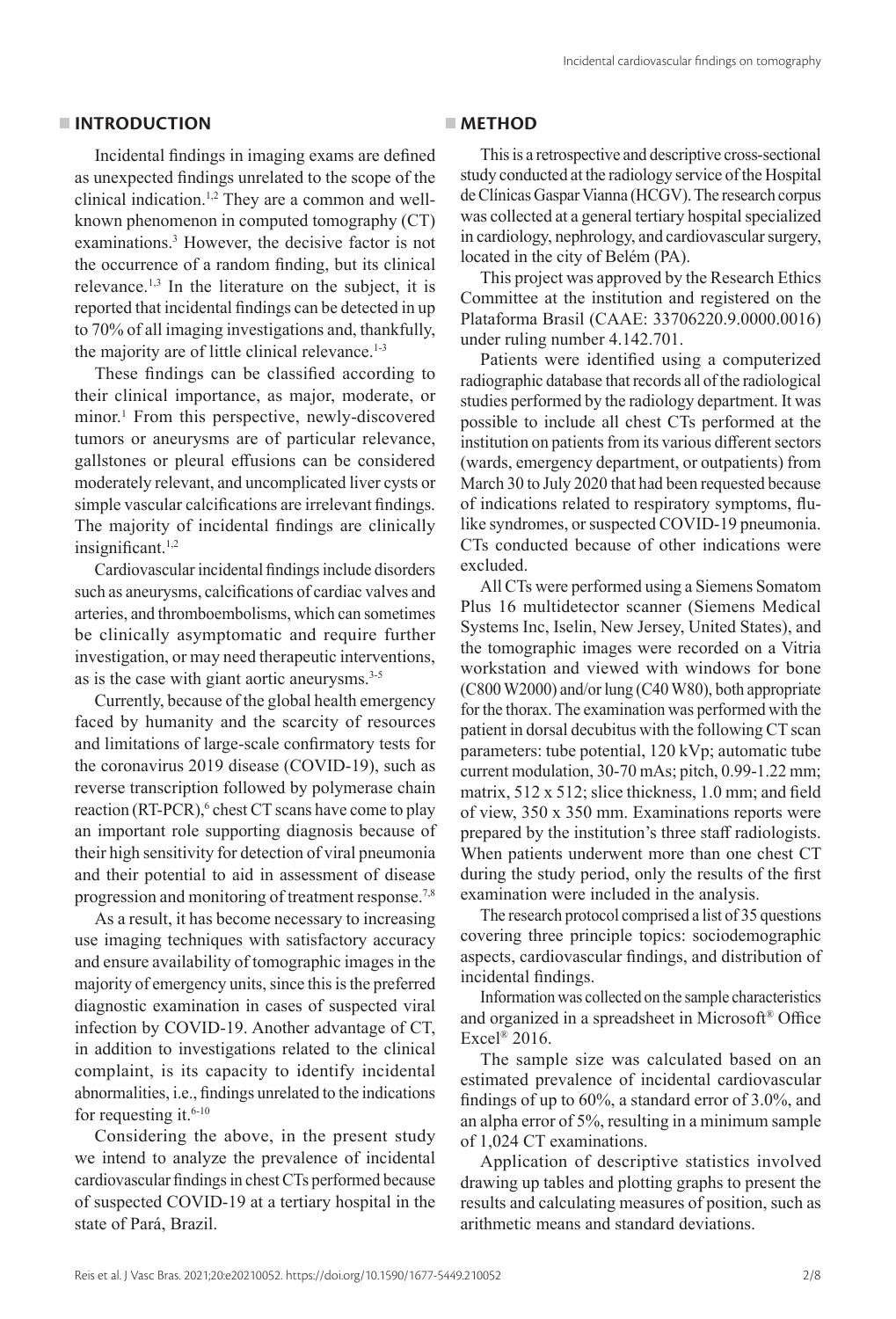The analytical statistics used to evaluate the results of variables for the sample were G tests and chi-square tests of fit for univariate tables. Descriptive and analytical statistics were computed using BioEstat® 5.4 software. A significance level of  $\alpha = 0.05$ , or 5%, was adopted for decision making, indicating significant results with an asterisk (\*).

### **RESULTS**

During the period from March 1 through July 30, 2020, the HCGV radiology department performed a total of 1,444 chest CTs for suspected COVID-19 pulmonary infection.

Mean (standard deviation) patient age was  $50.6\pm16.4$  years. The youngest patient was 2 years old and the oldest was 99. There was a statistically significant difference ( ${}^*p$  < 0.0001) between the proportions of age groups, with the greatest proportion of patients aged 40 to 49 years (25.7%).

There was a predominance of female patients (738; 51.1%), but the difference between sexes was not statistically significant ( $p = 0.4146$ ).

The statistically significantly greatest proportion of requests for CT originated from the emergency department (48.8%), as shown in Table 1.

The most common method used was CT without contrast (97.2%), used for a statistically significant proportion of the sample. Similarly, tomographic findings compatible with COVID-19 pulmonary involvement were observed in a significant 56% of the sample ( ${}^{*}p = 0.0002$ ) and the distribution pattern of pulmonary injury was < 25% ground-glass opacity in a statistically significant majority ( $p < 0.0001$ ) of patients, as shown in Table 2.

Analysis of the tomographic findings compatible with COVID-19 pulmonary involvement revealed that a statistically significant percentage of patients had ground-glass opacity (56%). Additional compatible findings included consolidation (18.4%), pleural effusion (12.6%), and parenchymal bands (7.5%); tomographic characteristics suggestive of COVID-19, among the other findings identified in the CT reports, as shown in Table 3.

Incidental pulmonary findings were reported in 63.2% of chest CTs. The finding with the greatest proportion was pulmonary nodule (18.3%), which was statistically the most significant ( ${}^*p$  < 0.0001). The most frequent other findings were peribronchial thickening (13.1%), band atelectasis (11.4%), atelectasis (9.5%), and emphysema (5.7%), as shown in Table 4.

The database analysis was able to catalogue and distribute the cardiovascular findings present in 51.2% [confidence interval (CI) 48.7-53.8%] of the patients analyzed. The finding seen in the largest proportion of the sample was aortic wall calcification (21.8%), followed by cardiomegaly (10.5%), as illustrated in Table 5 and Figures 1 and 2. In turn, Table 6 shows

Table 1. Epidemiological profile of patients who underwent computed tomography of the chest for suspected COVID-19 at the Hospital de Clínicas Gaspar Vianna, from March to July 2020.

| Epidemiologi-<br>cal variables | Frequency      | % ( $n = 1,444$ ) | <i>p</i> -value |
|--------------------------------|----------------|-------------------|-----------------|
| Sex                            |                |                   | 0.4146          |
| Female                         | 738            | 51.1%             |                 |
| Male                           | 706            | 48.9%             |                 |
| Age group<br>(years)           |                |                   | $< 0.0001*$     |
| $<$ 30                         | 145            | 10.0%             |                 |
| 30 to 39                       | 244            | 16.9%             |                 |
| 40 to 49*                      | 371            | 25.7%             |                 |
| 50 to 59                       | 268            | 18.6%             |                 |
| 60 to 69                       | 214            | 14.8%             |                 |
| $\geq 70$                      | 202            | 14.0%             |                 |
| Min / mean ±<br>SD / max       | 2/50.6±16.4/99 |                   |                 |
| Scan reques-<br>ted by         |                |                   | $< 0.0001*$     |
| Emergency<br>department*       | 704            | 48.8%             |                 |
| External                       | 409            | 28.3%             |                 |
| Wards                          | 290            | 20.1%             |                 |
| Intensive care<br>unit         | 41             | 2.8%              |                 |

\*Chi-square test of fit.

COVID-19: coronavirus disease 2019; SD: standard deviation. Source: Radiology department electronic records.

Table 2. Data from Chest CTs for suspected COVID-19 at the Hospital de Clínicas Gaspar Vianna, from March to July 2020.

| Chest CT                         | Frequency | % ( $n = 1,444$ ) | <i>p</i> -value         |
|----------------------------------|-----------|-------------------|-------------------------|
| <b>CT</b> with                   |           |                   | $< 0.0001$ <sup>*</sup> |
| contrast                         |           |                   |                         |
| Yes                              | 41        | 2.8%              |                         |
| $No*$                            | 1,403     | 97.2%             |                         |
| Compati-<br>ble with<br>COVID-19 |           |                   | $0.0002*$               |
| Yes*                             | 809       | 56.0%             |                         |
| No                               | 635       | 44.0%             |                         |
| Ground-glass<br>opacity          |           | $n = 809$         | $< 0.0001*$             |
| $< 25\%$ *                       | 378       | 46.7%             |                         |
| 25 to 50%                        | 239       | 29.5%             |                         |
| > 50%                            | 182       | 22.5%             |                         |
| No informa-<br>tion              | 10        | 1.2%              |                         |

\*Chi-square test of fit.

COVID-19: coronavirus disease 2019; CT: computed tomography. Source: Radiology department electronic records.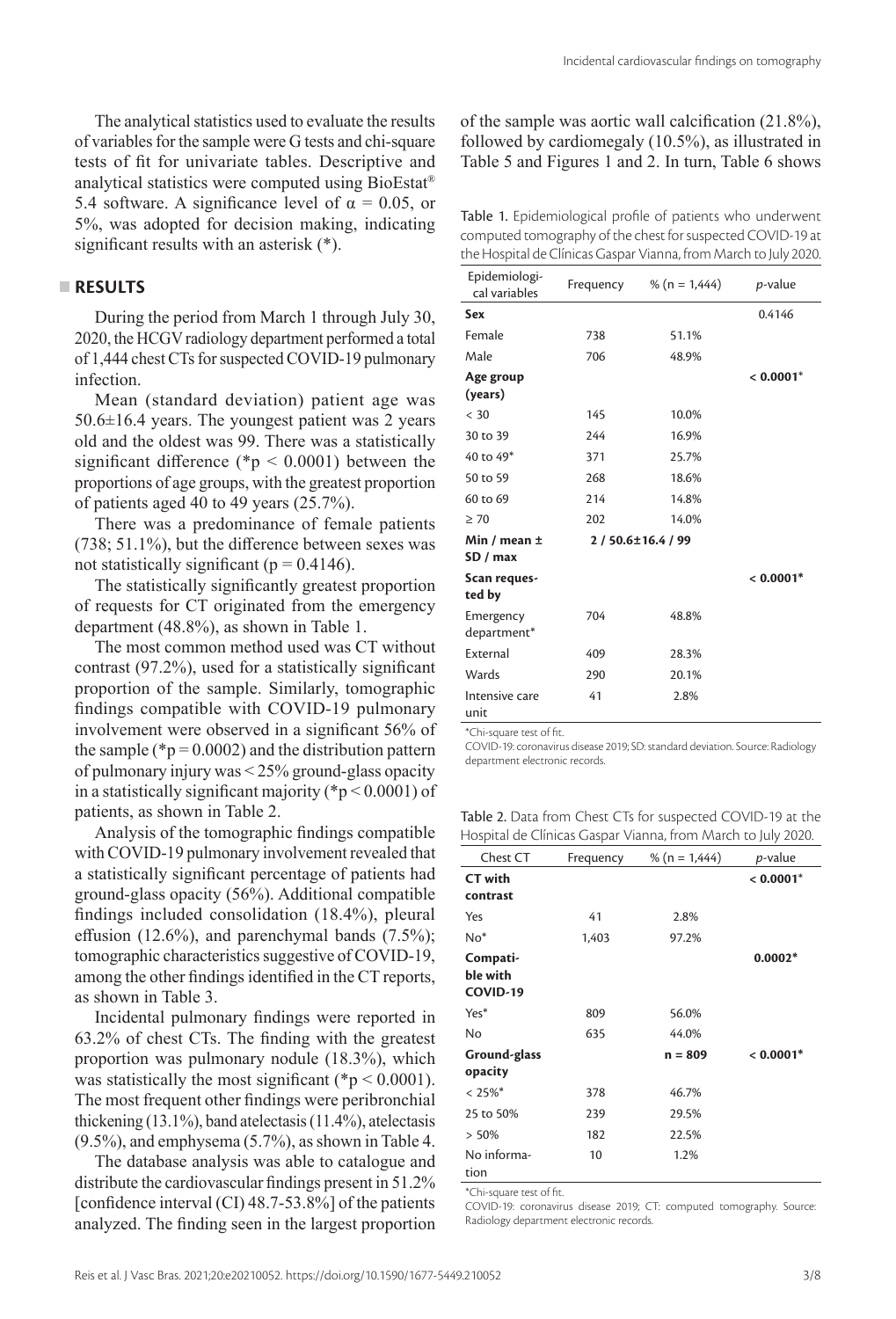Table 3. Tomography findings compatible with COVID-19, from suspected COVID-19 cases at the Hospital de Clínicas Gaspar Vianna, March to July 2020.

| Tomographic<br>characteristics | Frequency | % ( $n = 1,444$ ) | Confidence<br>interval |
|--------------------------------|-----------|-------------------|------------------------|
| Ground-glass<br>opacity*       | 809       | 56.0%             | 53.5-58.6%             |
| Consolidation                  | 266       | 18.4%             | 16.4-20.4%             |
| Pleural effu-<br>sion          | 182       | 12.6%             | 10.9-14.3%             |
| Parenchymal<br>bands           | 109       | 7.5%              | $6.2 - 8.9\%$          |
| Crazy-paving<br>pattern        | 36        | 2.5%              | $1.7 - 3.3%$           |
| Air broncho-<br>gram           | 20        | 1.4%              | $0.8 - 2.0\%$          |
| Reversed halo<br>sign          | 7         | 0.5%              | $0.1 - 0.8\%$          |

\*Chi-square test of fit.

COVID-19: coronavirus disease 2019. Source: Radiology department electronic records.

Table 4. Incidental pulmonary findings on computed tomography of the chest in patients suspected of COVID-19, Hospital de Clínicas Gaspar Vianna, March to July 2020.

| Pulmonary<br>findings         | Frequency | % ( $n = 1,444$ ) | Confidence<br>interval |
|-------------------------------|-----------|-------------------|------------------------|
| Pulmonary<br>nodule*          | 264       | 18.3%             | 16.3-20.3%             |
| Peribronchial<br>thickening   | 189       | 13.1%             | 11.3-14.8%             |
| Band atelec-<br>tasis         | 164       | 11.4%             | 9.7-13.0%              |
| <b>Atelectasis</b>            | 137       | 9.5%              | 8.0-11.0%              |
| Emphysema                     | 83        | 5.7%              | $4.5 - 6.9%$           |
| Pleural thicke-<br>ning       | 49        | 3.4%              | 2.5-4.3%               |
| <b>Bronchiectasis</b>         | 40        | 2.8%              | 1.9-3.6%               |
| Residual calci-<br>fication   | 25        | 1.7%              | $1.1 - 2.4%$           |
| Pulmonary<br>cyst             | 24        | 1.7%              | $1.0 - 2.3%$           |
| Calcifed hilar<br>lymph nodes | 17        | 1.2%              | $0.6 - 1.7%$           |
| Other findings                | 21        | 1.5%              | $0.8 - 2.1%$           |

\*Chi-square test of fit.

COVID-19: coronavirus disease 2019. Source: Radiology department electronic records.

the distribution of cardiovascular findings in the population over the age of 30 (1,299 patients). The most prevalent finding identified was aortic wall calcification (16.2%), followed by cardiomegaly (10.7%), and coronary calcification (4.5%).

With regard to aortic conditions, there were 12 incidental diagnoses of thoracic aorta aneurysm

| Table 5. Incidental cardiovascular findings on computed    |
|------------------------------------------------------------|
| tomography of the chest in patients suspected of COVID-19, |
| Hospital de Clínicas Gaspar Vianna, March to July 2020.    |

| Cardiac<br>findings                     | Frequency | % ( $n = 1,444$ ) | Confidence<br>interval |
|-----------------------------------------|-----------|-------------------|------------------------|
| Aortic wall<br>calcification*           | 315       | 21.8%             | 19.7-23.9%             |
| Cardiomegaly                            | 152       | 10.5%             | 8.9-12.1%              |
| Coronary<br>calcification               | 72        | 5.0%              | 3.9-6.1%               |
| Hemorrhagic<br>pericarditis             | 50        | 3.5%              | 2.5-4.4%               |
| Aortic root ><br>3 cm                   | 35        | 2.4%              | 1.6-3.2%               |
| Thoracic aorta<br>elongation            | 32        | 2.2%              | 1.5-3.0%               |
| Pulmonary<br>artery trunk<br>dilatation | 26        | 1.8%              | $1.1 - 2.5%$           |
| Aneurysm                                | 12        | 0.8%              | $0.4 - 1.3%$           |
| Pulmonary<br>thromboem-<br>bolism       | 10        | 0.7%              | $0.3 - 1.1%$           |
| Other findings                          | 24        | 1.7%              | $1.0 - 2.3%$           |

\*Actively sought in hospitalized patients with clinical suspicion. p < 0.0001; chi-square test of fit. COVID-19: coronavirus disease 2019. Source: Radiology department electronic records.

Table 6. Incidental cardiovascular findings on computed tomography of the chest in patients over the age of 30 suspected of COVID-19, Hospital de Clínicas Gaspar Vianna, March to July 2020.

| Cardiac findin-<br>gs in adults         | Frequency      | % ( $n = 1,299$ ) | Confidence<br>interval |
|-----------------------------------------|----------------|-------------------|------------------------|
| Aortic wall<br>calcification*           | 210            | 16.2%             | 13.7-28.7%             |
| Cardiomegaly                            | 139            | 10.7%             | 8.2-13.2%              |
| Coronary<br>calcification               | 58             | 4.5%              | 2.0-7.0%               |
| Hemorrhagic<br>pericarditis             | 44             | 3.4%              | 0.9-5.9%               |
| Aortic root ><br>3 cm                   | 31             | 2.4%              | $0.0 - 4.9%$           |
| Thoracic aorta<br>elongation            | 23             | 1.8%              | $0.0 - 4.3%$           |
| Pulmonary<br>artery trunk<br>dilatation | 16             | 1.2%              | $0.0 - 3.7%$           |
| Aneurysm                                | $\overline{2}$ | 0.2%              | $0.0 - 2.7%$           |

\*Chi-square test of fit.

COVID-19: coronavirus disease 2019. Source: radiology department electronic records.

(0.83%), seven in the ascending aorta and five in the thoracic descending aorta. These 12 aneurysms were diagnosed in 10 patients (two male patients had two aneurysms each, in the ascending and descending aorta).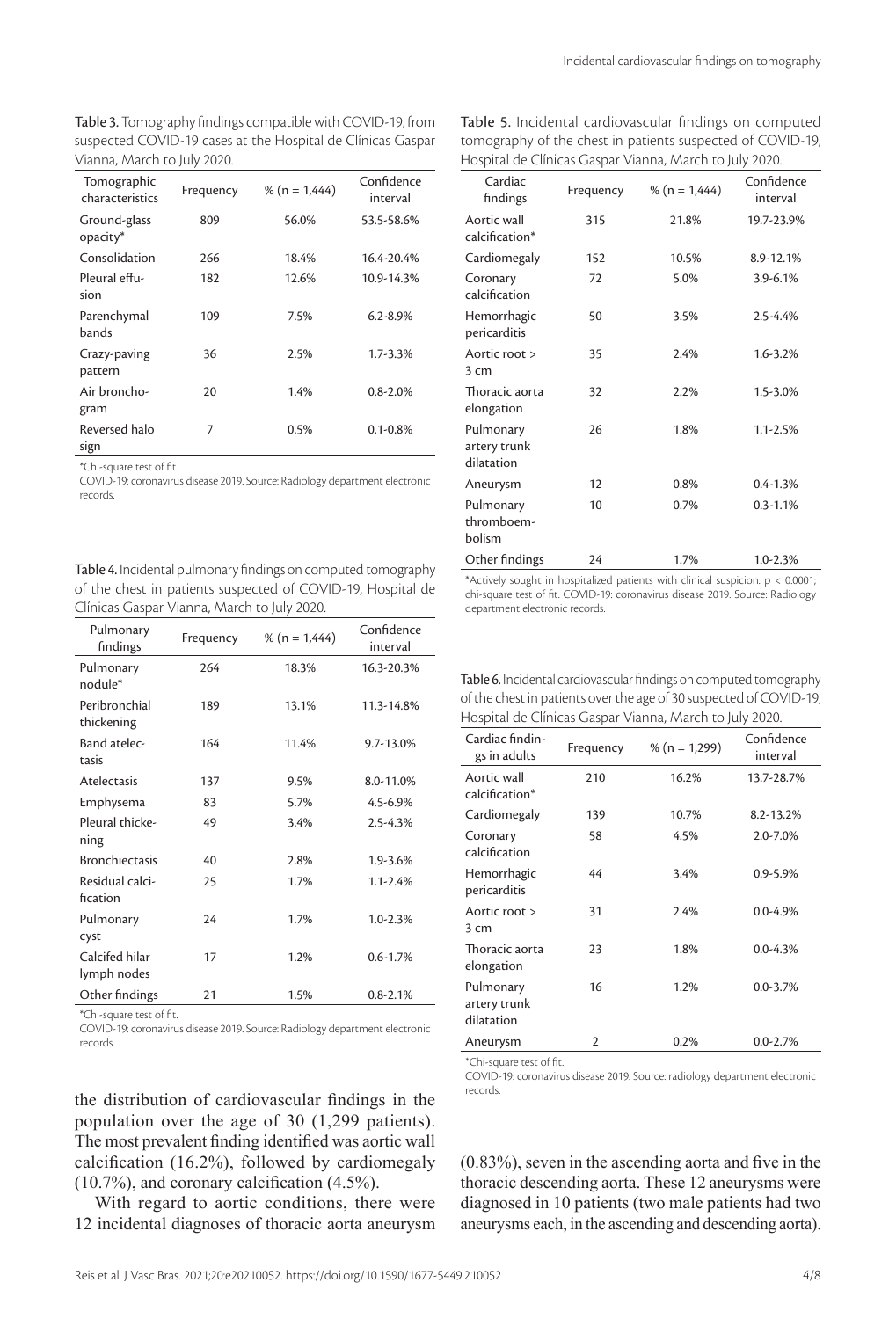CT with contrast was conducted for 41 patients (2.8% of all scans), and yielded alternative diagnoses of aortic dissection in 7.3% (three of 41 scans) and thoracic aortic aneurysm in 9.7% (four of 41 scans). **DISCUSSION** There were also findings of aortic ulcers in 2.4% (two of 41 scans). Figures 3 and 4 show examples of incidental aortic conditions detected with chest CT.

The prevalence of pulmonary thromboembolism (PTE) detected with computed tomography angiographies of the chest was 24.4% (10 of 41 examinations with contrast). Twenty-eight of these scans were of patients already in hospital and 13 were of patients referred from the emergency department. The incidental



Figure 1. Incidental cardiovascular findings in computed tomography of the chest. Calcification of aortic and coronary wall.

PTE findings were in two cases from the emergency department and eight of those already in hospital.

The important role played by diagnostic imaging has increased the number of CT examinations performed and, as CT became more widely used, radiologists began to observe a wave of findings unrelated to the clinical indications for which the examinations were ordered.1,3,4

Confirmation of a COVID-19 diagnosis is based on RT-PCR of nasal or oropharyngeal samples collected with swabs. Patients infected by the SARS-Cov2 virus may present with changes seen on CT that are typical of the disease, such as ground-glass opacities. However, according to the Brazilian College of Radiology's recommendations, CT should only be performed on symptomatic patients who have been admitted to hospital.<sup>11</sup>





Figure 2. Incidental cardiovascular findings in computed tomography of the chest. Aortic wall calcification and cardiomegaly.

Figure 3. Incidental cardiovascular findings in computed tomography of the chest with contrast. Descending thoracic aortic aneurysm.



Figure 4. Incidental cardiovascular findings in computed tomography of the chest with contrast. Descending thoracic aorta dissection.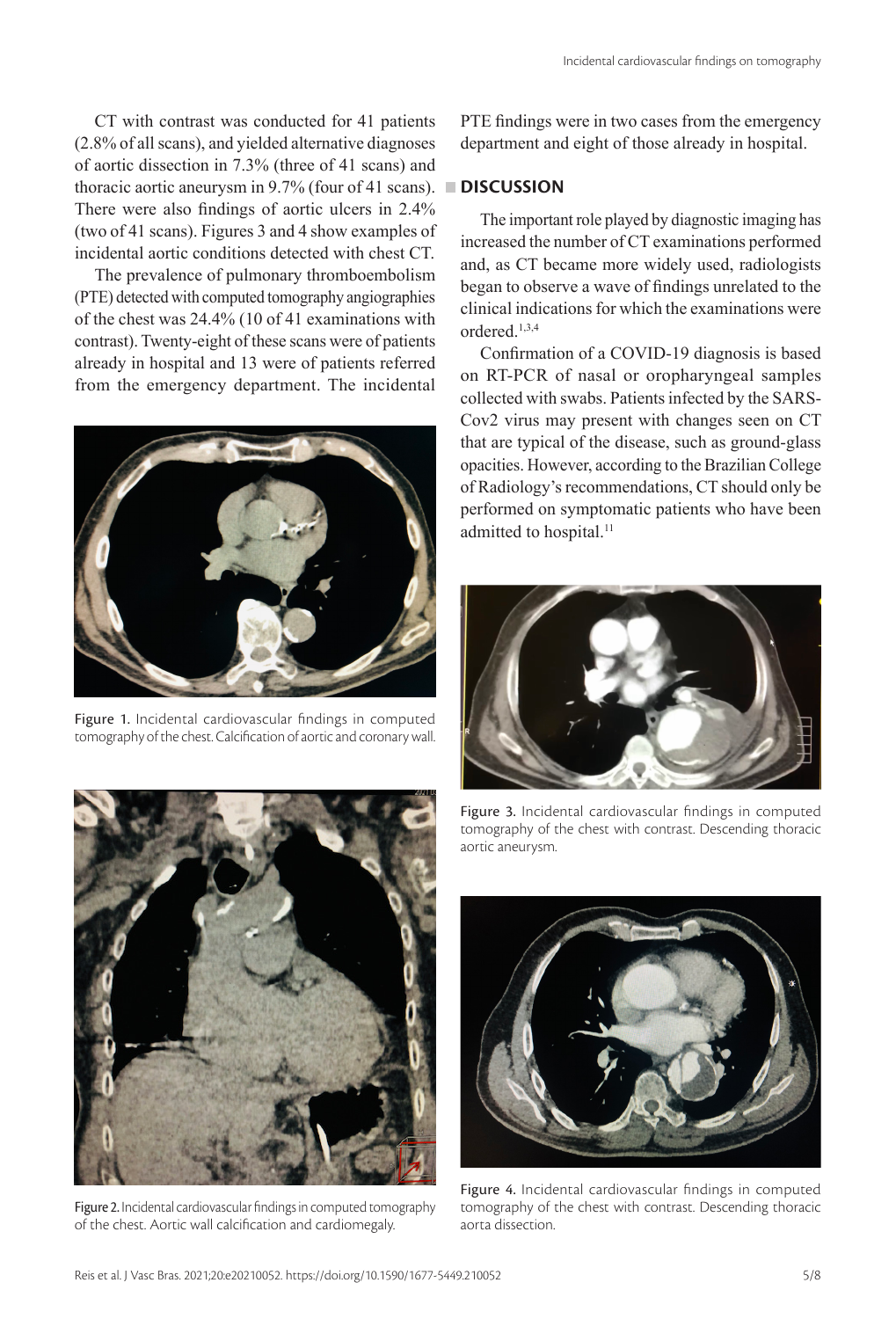Incidental findings are a well-known and common phenomenon in imaging exams.<sup>1,4,7,12</sup> They can be classified according to their clinical importance, as major, moderate, or minor.12 Major findings include lesions suspected to be malignant diseases, such as thyroid nodules, changes to the thickness of the intestinal wall, and solid pancreatic or renal masses.<sup>12</sup> Moderate findings, i.e. findings possibly of clinical relevance, include gallstones and pleural fluid accumulations or pleural effusion. Minor findings, or findings without clinical relevance, include simple renal or hepatic cysts, degenerative changes to the spinal column, and calcification of vessels. Many incidental findings are clinically insignificant.<sup>1,2,4,7</sup>

This study found that female patients predominated and the most frequent source of patients was the institution's emergency department, which requested 48.8% of the examinations.

The routine chest CT protocol used at the HCGV is a low-dose, 1.0 mm slice program without intravenous contrast. The great majority of chest CTs (97.2%) were performed without contrast, with contrast reserved for cases in which PTE or other vascular disorders requiring more detailed analysis were suspected.

The most common source of Chest CTs requests was the emergency department (48.8%). This elevated demand from external patients (rather than patients already admitted to the wards or intensive care unit) is probably because of the hospital's characteristics, since it has an open-door emergency service for cardiovascular and nephrology patients.

Although CT is far from being the only examination of choice recommended for diagnosis by the various different medical specialty societies, it has become a valuable tool to support diagnosis in these patients, in addition to its utility for monitoring progress and detecting possible complications.12,13 Thus, 56% of chest CTs requested had findings compatible with COVID-19 pulmonary involvement. The most characteristic findings were ground-glass opacity and consolidation; but many other findings can suggest pulmonary damage, depending on the disease phase and time since onset.<sup>13</sup>

A total of 63.2% of the CTs requested for diagnosis of presumed COVID-19 had incidental findings and the majority of these comprised pulmonary nodules (18.3%), peribronchial thickening (13.1%), band atelectasis (11.4%), and atelectasis (9.5%). Nodules were statistically significantly more common than the other pulmonary findings ( $p < 0.0001$ ). It is believed that small nodules are not clinically relevant. However, eight patients exhibited findings of pulmonary masses larger than 3 cm (0.5% of the sample). This supports the hypothesis that the great

majority of incidental findings are irrelevant, but the method can also detect asymptomatic injuries that need further management.<sup>11</sup> Thus, although bilateral ground-glass opacity and consolidation are described as the predominant findings characteristic of imaging exams conducted for COVID-19, the manifestations seen on chest CT can vary from patient to patient and at different disease stages.<sup>11</sup>

Incidental cardiovascular findings were found in 51.2% (CI 48.7-53.8%) of the CT scans conducted and more than 40% had more than one finding. Calcification of aortic and coronary walls and cardiomegaly were the most common in the radiological reports. Less common findings involved hemorrhagic pericarditis and dilatation of the aortic root. These findings can be explained by the epidemiological profile observed in the study, since approximately 30% of the patients were over the age of 60, and also by the profile of the hospital's patients in general, since it specializes in cardiovascular conditions and nephrology.

In an attempt to form more homogenous groups, a subset analysis was conducted after excluding data from 145 examinations of individuals less than 30 years old, leaving a subset of 1,299 CTs and revealing a similar distribution, with predominance of coronary and aorta wall calcification, cardiomegaly, and hemorrhagic pericarditis. Thus, regardless of its incidental nature early detection of potentially clinically relevant diseases, such as coronary calcification and aortic aneurysms or dissections, can change the prognosis of this population and have a positive impact on reduction of mortality and increase of quality of life.

Surov et al.<sup>2</sup> showed that cardiovascular findings can be identified in 6.8% of patients with malignant diseases investigated with CT. In contrast, Jacobs et al.<sup>4</sup> reported that in their study the frequency of aortic aneurysm varied from 0.07% to 3.4%,<sup>4</sup> while the frequency of aortic dissection varied from 0.06% to 0.2%.

Although incidental cardiac findings may not be relevant to the immediate clinical management of patients with suspected COVID-19 pulmonary involvement, they can influence long-term clinical management and improve prognosis. For example, coronary and aorta wall calcifications are known markers of atherosclerosis and signs of underlying cardiovascular disease, very often subclinical, which can influence primary prevention of atherosclerotic events.<sup>14-17</sup> On the other hand, cardiomegaly constitutes a late characteristic of left ventricular dysfunction and heart failure, both with poor prognosis, and could trigger further investigation and more effective cardiac treatment.14

Several different studies have shown that atherosclerotic plaques, calcifications, and aorta wall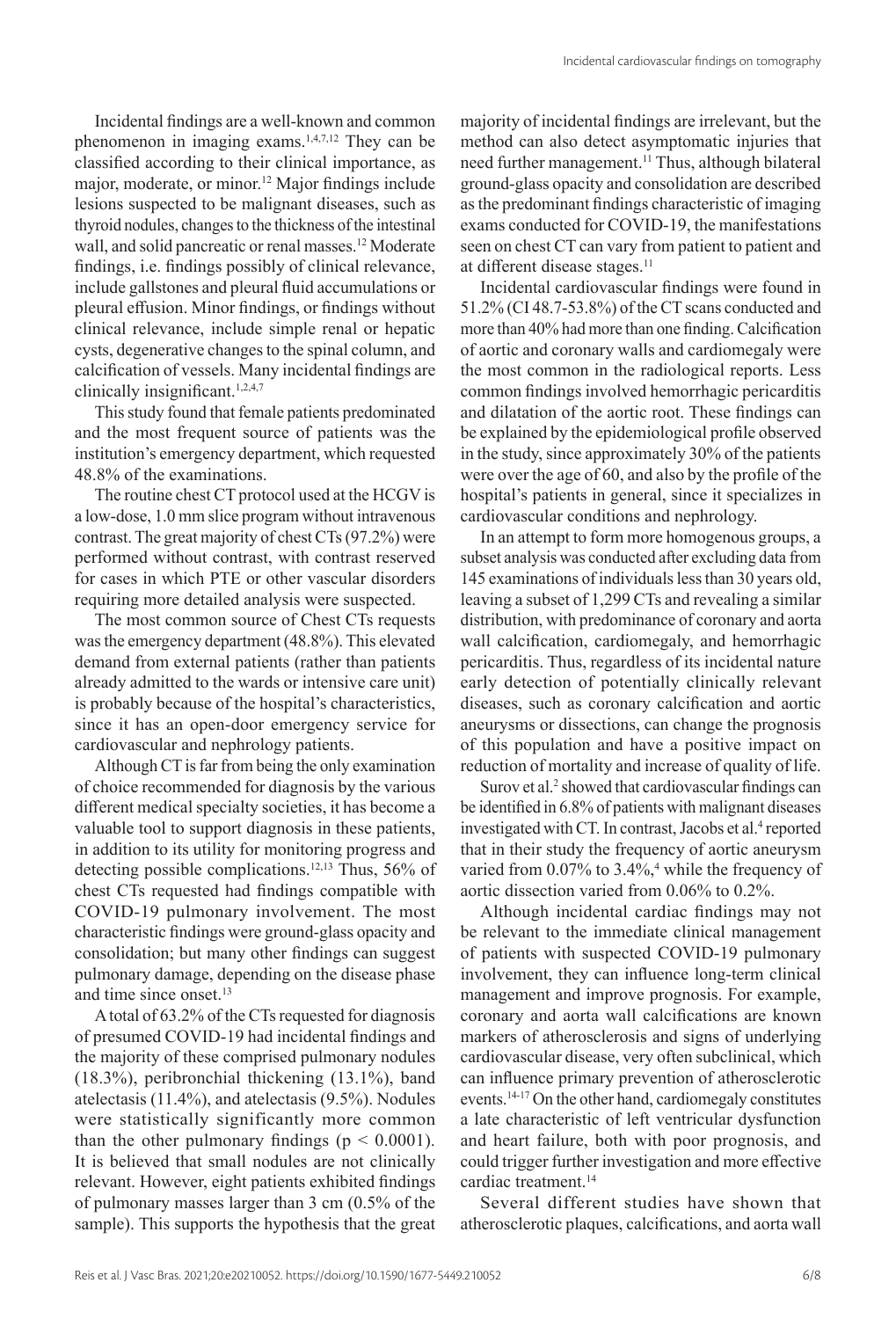irregularities are very prevalent among patients with cardiovascular disease.15-17 Others have demonstrated that calcification of the descending aorta is related to calcification of the coronary arteries, an important predictor of cardiovascular disease. However, to date, no follow-up studies have been conducted to investigate the prognostic value of these abnormalities. $16,17$ 

Sverzellati et al.<sup>18</sup> reported that 50% of 286 CT examinations ordered for pulmonary fibrosis, suspected pulmonary embolism, or lung cancer staging revealed potentially significant cardiovascular findings. Along the same lines, Choy et al.<sup>19</sup> demonstrated that  $61\%$ of a consecutive series of routine chest CTs exhibited cardiac findings that merited reporting.

Previous studies of COVID-19 have shown that 63 to 67% of patients who died had cardiovascular comorbidities, most commonly hypertension, diabetes, and coronary cardiac disease,<sup>20-22</sup> which are all factors that can be linked to vascular diseases.<sup>19-22</sup>

Aortic conditions were detected incidentally on chest CT in up to 2.4% of cases, among which aneurysms were the most prevalent abnormality, especially in CTs without contrast. In the absence of intravenous contrast, significant aortic dissections and ulcerations are generally undetectable, which can be considered a limitation of the method.<sup>4</sup> In the present study, just 2.8% of the CT scans were conducted with contrast. Aneurysms and dissections were observed in 9.7% and 7.3% respectively and suggested in the radiologist's report in 1.2% of scans without intravenous contrast. On the other hand, PTE was observed in 24.4% of the patients who had scans with contrast, constituting a significant sample of cases admitted to the intensive care unit, where the more severe COVID-19 cases predominate.

Thus, is it is important to emphasize that incidental findings constitute an important event for patient clinical outcomes, since a considerable proportion of them have comorbidities concomitant to the novel coronavirus infection and, consequently, are more susceptible to the disease's complications. If the incidental diagnosis is made early and is of a relevant nature, it increases the likelihood of management and prompt treatment and, consequently, of better prognosis for the infected population.

The present study is subject to limitations, since it is a retrospective study with selection bias, because it analyzed a sample of outpatients and inpatients from a specialist cardiovascular service and the data collection period was relatively short. The CT reports were prepared by three different radiologists and there was no analysis by race or other subsets. Some cardiovascular findings were observed in scans with contrast, including ulcers and dissections, which

could indicate that CTs without contrast are limited in this respect.

Incidental cardiovascular findings on tomography

No analysis was conducted of correlations between cardiovascular findings and risk factors because the study is based on CT scans and reports that were requested because of diagnosis suggestive of COVID-19. Additional studies are ongoing at the institution with research protocols that include better stratification of outpatients and inpatients in order to obtain more trustworthy and explanatory results.

### **CONCLUSIONS I**

Incidental cardiovascular findings were observed in approximately half of the chest CTs of patients with suspected COVID-19; more specifically, aortic calcifications, cardiomegaly, and coronary calcification.

## **REFERENCES**

- 1. Lumbreras B, Donat L, Hernandez-Aguado I. Incidental findings in imaging diagnostic tests: a systematic review. Br J <jrn>1. Lumbreras B, Donat L, Hernandez-Aguado I. Incidental findings in imaging diagnostic tests: a systematic review. Br J Radiol. 2010;83(988):276-89. [http://dx.doi.org/10.1259/bjr/98067945](https://doi.org/10.1259/bjr/98067945). [PMid:20335439.](https://www.ncbi.nlm.nih.gov/entrez/query.fcgi?cmd=Retrieve&db=PubMed&list_uids=20335439&dopt=Abstract)
- 2. Surov A, Bach AG, Schramm D. Clinically relevant cardiovascular findings detected on staging computed tomography in oncological patients. Angiology. 2016;67:630-7. [http://dx.doi.](https://doi.org/10.1177/0003319715605971) [org/10.1177/0003319715605971](https://doi.org/10.1177/0003319715605971). [PMid:26399716.](https://www.ncbi.nlm.nih.gov/entrez/query.fcgi?cmd=Retrieve&db=PubMed&list_uids=26399716&dopt=Abstract)
- 3. Schramm D, Bach AG, Meyer HJ, Surov A. Thrombotic events as incidental finding on computed tomography in intensive care unit patients. Thromb Res. 2016;141:171-4. [http://dx.doi.org/10.1016/j.](https://doi.org/10.1016/j.thromres.2016.03.030) [thromres.2016.03.030](https://doi.org/10.1016/j.thromres.2016.03.030). [PMid:27058274.](https://www.ncbi.nlm.nih.gov/entrez/query.fcgi?cmd=Retrieve&db=PubMed&list_uids=27058274&dopt=Abstract)
- 4. Jacobs PCA, Willem PTM, Diederick EG, van der Graaf Y. Prevalence of incidental findings in computed tomographic screening of the chest: a systematic review. J Comput Assist Tomogr. 2008;32(2):214-20. [http://dx.doi.org/10.1097/RCT.0b013e3181585ff2](https://doi.org/10.1097/RCT.0b013e3181585ff2)[. PMid:18379305.](https://www.ncbi.nlm.nih.gov/entrez/query.fcgi?cmd=Retrieve&db=PubMed&list_uids=18379305&dopt=Abstract)
- 5. Furtado CD, Aguirre DA, Sirlin CB, et al. Whole-body CT screening: spectrum of findings and recommendations in 1192 patients. Radiology. 2005;237(2):385-94. [http://dx.doi.org/10.1148/](https://doi.org/10.1148/radiol.2372041741) [radiol.2372041741.](https://doi.org/10.1148/radiol.2372041741) [PMid:16170016.](https://www.ncbi.nlm.nih.gov/entrez/query.fcgi?cmd=Retrieve&db=PubMed&list_uids=16170016&dopt=Abstract)
- 6. Kanne JP, Chest CT. Findings in 2019 Novel Coronavirus (2019 nCoV) Infections from Wuhan, China: Key Points for the Radiologist. Radiology. 2020;200241(1):16-7. [http://dx.doi.org/10.1148/](https://doi.org/10.1148/radiol.2020200241) [radiol.2020200241.](https://doi.org/10.1148/radiol.2020200241) [PMid:32017662.](https://www.ncbi.nlm.nih.gov/entrez/query.fcgi?cmd=Retrieve&db=PubMed&list_uids=32017662&dopt=Abstract)
- 7. Orme NM, Fletcher JG, Siddiki HA, et al. Incidental findings in imaging research: evaluating incidence, benefit, and burden. Arch Intern Med. 2010;170(17):1525-32. [http://dx.doi.org/10.1001/](https://doi.org/10.1001/archinternmed.2010.317) [archinternmed.2010.317](https://doi.org/10.1001/archinternmed.2010.317). [PMid:20876402.](https://www.ncbi.nlm.nih.gov/entrez/query.fcgi?cmd=Retrieve&db=PubMed&list_uids=20876402&dopt=Abstract)
- 8. Moyle P, Sonoda L, Britton P, Sinnatamby R. Incidental breast lesions detected on CT: what is their significance? Br J Radiol. 2010;83(987):233-40. [http://dx.doi.org/10.1259/bjr/58729988](https://doi.org/10.1259/bjr/58729988). [PMid:19546179.](https://www.ncbi.nlm.nih.gov/entrez/query.fcgi?cmd=Retrieve&db=PubMed&list_uids=19546179&dopt=Abstract)
- 9. Lee JH, Jeong SY, Kim YH. Clinical significance of incidental thyroid nodules identified on low-dose CT for lung cancer screening. Multidiscip Respir Med. 2013;8(1):56. [http://dx.doi.](https://doi.org/10.1186/2049-6958-8-56) [org/10.1186/2049-6958-8-56](https://doi.org/10.1186/2049-6958-8-56)[. PMid:23985215.](https://www.ncbi.nlm.nih.gov/entrez/query.fcgi?cmd=Retrieve&db=PubMed&list_uids=23985215&dopt=Abstract)
- 10. Koos R, Kühl HP, Mühlenbruch G, Wildberger JE, Günther RW, Mahnken AH. Prevalence and clinical importance of aortic valve